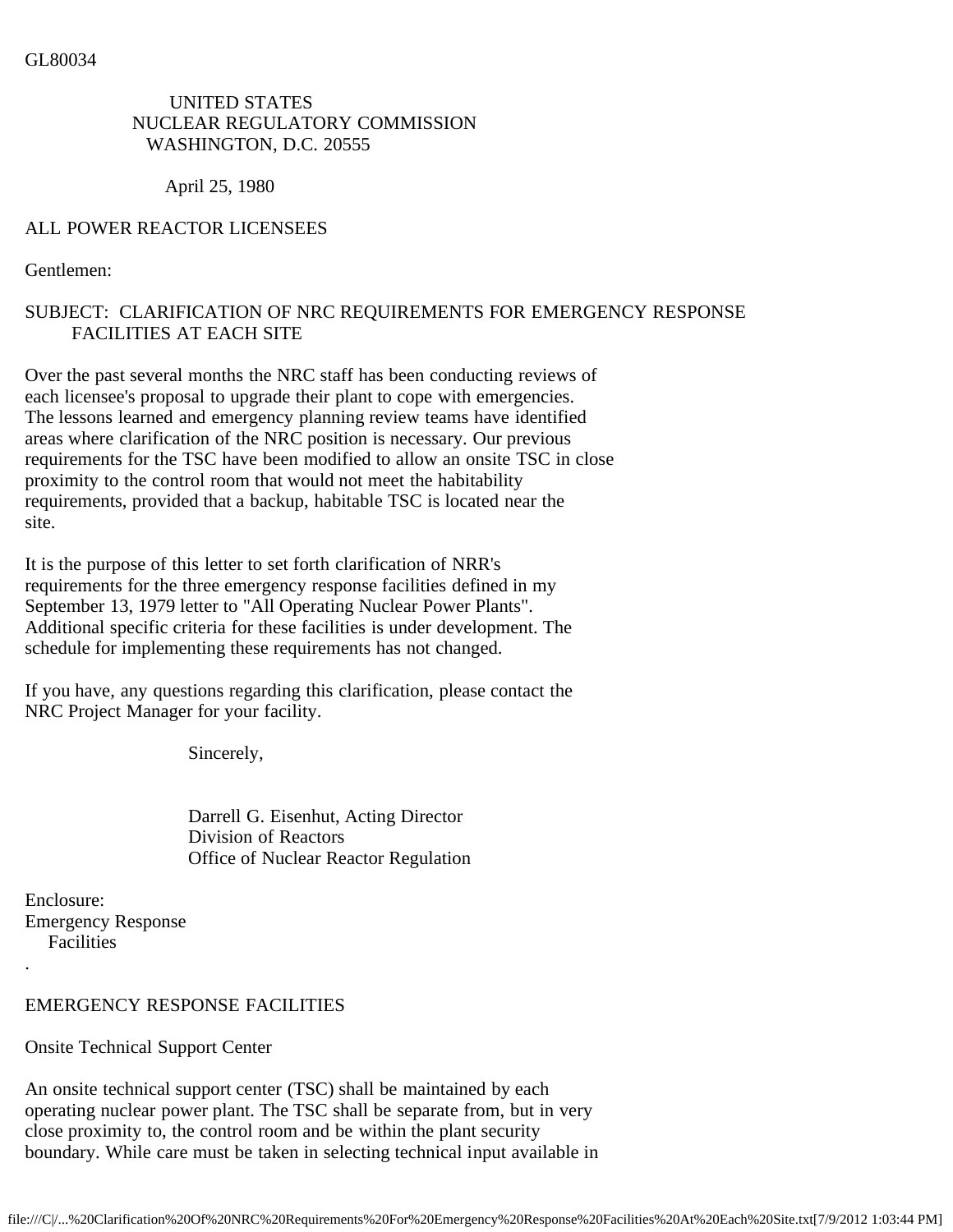the TSC, it appears likely that access to additional control room data would be required during an emergency. The location of the TSC shall also be such as to facilitate occasional face-to-face contact between key control room and TSC supervisors (management presence). The emphasis in designing the TSC information displays should be on reactor systems status. Those individuals who are knowledgeable of and responsible for engineering and management support of reactor operations in the event of an accident will report to the TSC (minimum size 25 persons including 5 NRC). Those persons who are responsible for the overall management of the utility resources including recovery following an accident (e.g., corporate mangers) should report to the EOF (see below). Upon activation, the TSC will provide the main communication link between the plant and the operator's near-site Emergency Operations Facility, and the main communication link to the NRC for plant operations matters. The TSC must be habitable because of site-specific considerations, a backup TSC which does meet the habitability requirements must be provided on or near the site. Parameters transmitted by any nuclear data link installed to meet future NRC requirements should be available for display in the TSC and the EOF.

Onsite Operational Support Center (Assembly Area)

The Operational Support Center shall be the place to which the operations support personnel report in an emergency situation. Communications will be provided with the control room, OTSC and EOF.

Emergency Operations Facility (Near-Site)

The Emergency Operations Facility (EOF) will be operated by the licensee for continued evaluation and coordination of licensee activities related to an emergency having or potentially having environmental consequences. The EOF must have the capability to display the same plant data and radiological information as will be required for transmittal to the NRC. The EOF will have sufficient space to accommodate representatives from Federal, State and local governments if desired by those agencies, including facilities for the senior NRC representative (10) on-site. In addition, the major State and local response agencies may perform data analysis jointly with the licensee. Overall management of utility resources including recovery operations following an accident (e.g., by corporate management) shall be managed from this facility. Press facilities for about 20 people shall be available at the Emergency Operation Facility (periodic use). Site meteorology should be used to the extend practical for determining the EOF location. THe EOF should be located within about one mile of the reactor. The EOF should be a substantial structure, providing significant shielding factors from direct radiation and the capability to isolate ventilation systems. Filtration systems (at least HEPA filters) shall be provided in new structures. Arrangements shall be made to activate an alternate EOF in the event that the nearsite EOF becomes uninhabitable.

## PLANTS UNDER OL REVIEW

1. Farley 2 50-364

.

2. Byron 1/2 50-454, 455